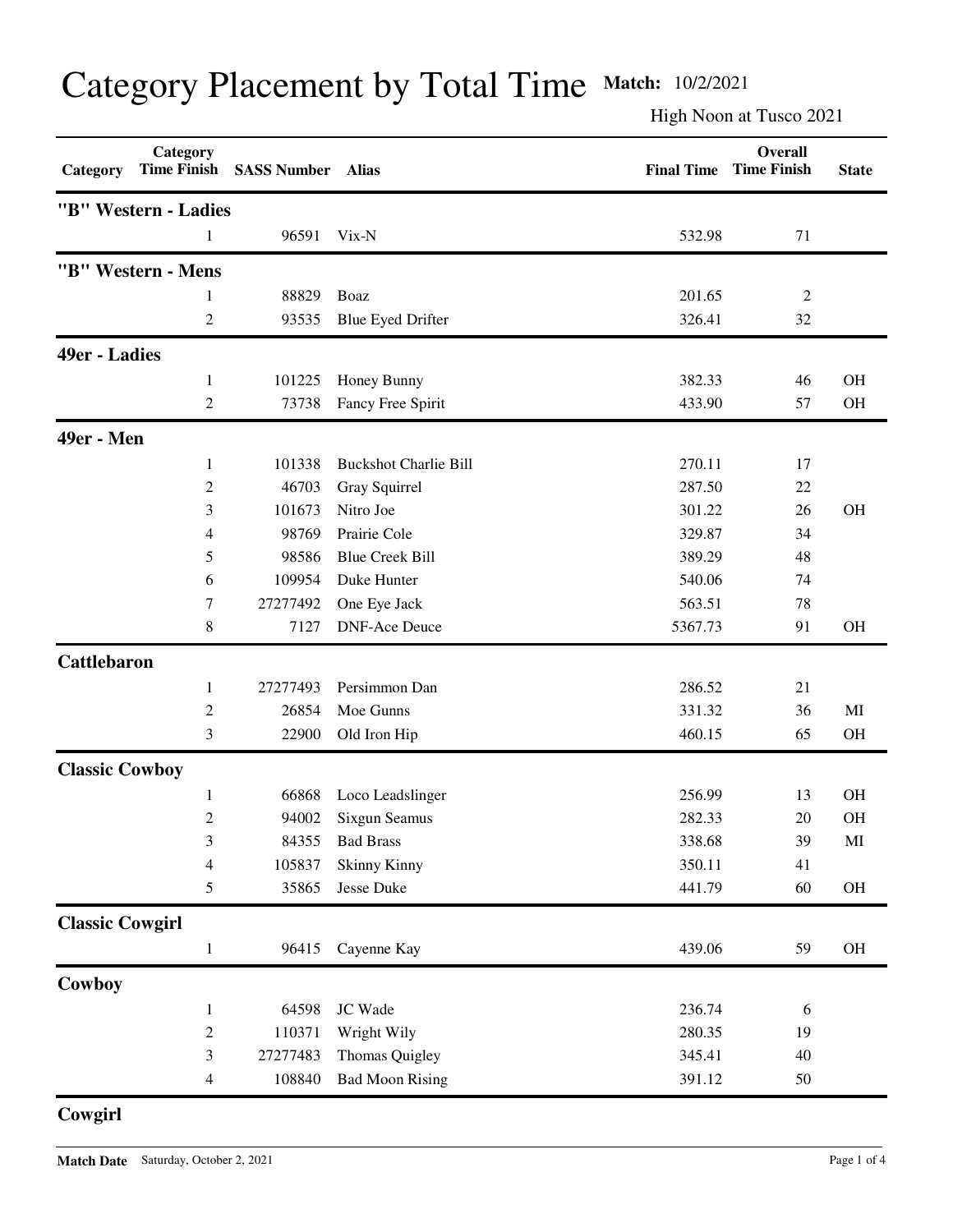| Category                 | Category<br><b>Time Finish</b>                               | <b>SASS Number</b> | Alias                   | <b>Final Time</b> | <b>Overall</b><br><b>Time Finish</b> | <b>State</b> |
|--------------------------|--------------------------------------------------------------|--------------------|-------------------------|-------------------|--------------------------------------|--------------|
|                          | 1                                                            | 64900              | <b>Sunshine Marcie</b>  | 253.58            | 10                                   |              |
|                          | $\overline{c}$                                               | 105924             | Kanshee Pickem          | 350.63            | 42                                   |              |
|                          | 3                                                            | 27277482           | Mean Christine          | 662.46            | 81                                   |              |
| <b>Duelist - Ladies</b>  |                                                              |                    |                         |                   |                                      |              |
|                          | 1                                                            | 89308              | <b>Blue Hare</b>        | 467.32            | 67                                   | <b>OH</b>    |
|                          | $\overline{c}$                                               | 50543              | Kit Coleen              | 536.70            | 72                                   | OH           |
| <b>Duelist - Mens</b>    |                                                              |                    |                         |                   |                                      |              |
|                          | 1                                                            | 66861              | Buckaroo Bubba          | 308.09            | 27                                   | <b>OH</b>    |
|                          | $\mathfrak{2}% =\mathfrak{2}\left( \mathfrak{2}\right) ^{2}$ | 101789             | La Porte Lefty          | 367.09            | 44                                   | <b>OH</b>    |
|                          | 3                                                            | 88356              | Twitchy                 | 455.50            | 63                                   | OH           |
| <b>EL Rey</b>            |                                                              |                    |                         |                   |                                      |              |
|                          | $\mathbf{1}$                                                 | 44096              | Last Gun                | 401.07            | 53                                   | <b>OH</b>    |
| Elderstatesman           |                                                              |                    |                         |                   |                                      |              |
|                          | 1                                                            | 98627              | Roscoe Ranger           | 223.40            | 3                                    |              |
|                          | $\mathfrak{2}% =\mathfrak{2}\left( \mathfrak{2}\right) ^{2}$ | 73063              | Frontier Lone Rider     | 382.79            | 47                                   | WV           |
|                          | 3                                                            | 20185              | <b>Broke N West</b>     | 390.39            | 49                                   |              |
|                          | 4                                                            | 99480              | Deathwind               | 442.12            | 61                                   |              |
|                          | 5                                                            | 71968              | Marshal Coal Run Willey | 458.79            | 64                                   |              |
|                          | 6                                                            | 29843              | DNF-Kid Drover          | 5133.66           | 89                                   |              |
|                          | <b>Elderstatesman Gunfighter</b>                             |                    |                         |                   |                                      |              |
|                          | 1                                                            | 13622              | Swiss                   | 261.52            | 14                                   | <b>OH</b>    |
|                          | $\overline{c}$                                               | 12880              | <b>Buffalo Dick</b>     | 310.46            | 28                                   |              |
|                          | 3                                                            | 12515              | Wilbur Green Rexroat    | 481.17            | 69                                   |              |
| <b>FC Duelist - Mens</b> |                                                              |                    |                         |                   |                                      |              |
|                          | $\mathbf{1}$                                                 | 71947              | <b>Boss Outlaw</b>      | 253.90            | 11                                   | IN           |
|                          | <b>FC Elderstatesman</b>                                     |                    |                         |                   |                                      |              |
|                          | 1                                                            | 41270              | Rodent                  | 693.68            | 83                                   | MI           |
|                          | $\overline{c}$                                               | 95476              | Random Lee              | 741.99            | 84                                   |              |
|                          | <b>FC Gunfighter - Mens</b>                                  |                    |                         |                   |                                      |              |
|                          | 1                                                            | 24816              | Woody Shootem           | 266.54            | 15                                   |              |
|                          | $\overline{c}$                                               | 88986              | Crazy Cryder            | 288.17            | 23                                   | OH           |
| <b>FC</b> Senior         |                                                              |                    |                         |                   |                                      |              |
|                          | $\mathbf{1}$                                                 | 73449              | Big'un Bruce            | 292.48            | 24                                   |              |
|                          | <b>FC Traditional - Mens</b>                                 |                    |                         |                   |                                      |              |
|                          | 1                                                            | 96510              | Money Bags Mathias      | 241.21            | 9                                    | IN           |
| Frontiersman             |                                                              |                    |                         |                   |                                      |              |
|                          | $\mathbf{1}$                                                 | 83621              | Cheatin Charlie         | 317.72            | 30                                   | OH           |
|                          | 2                                                            | 24707              | Split Rail              | 321.13            | 31                                   | OH           |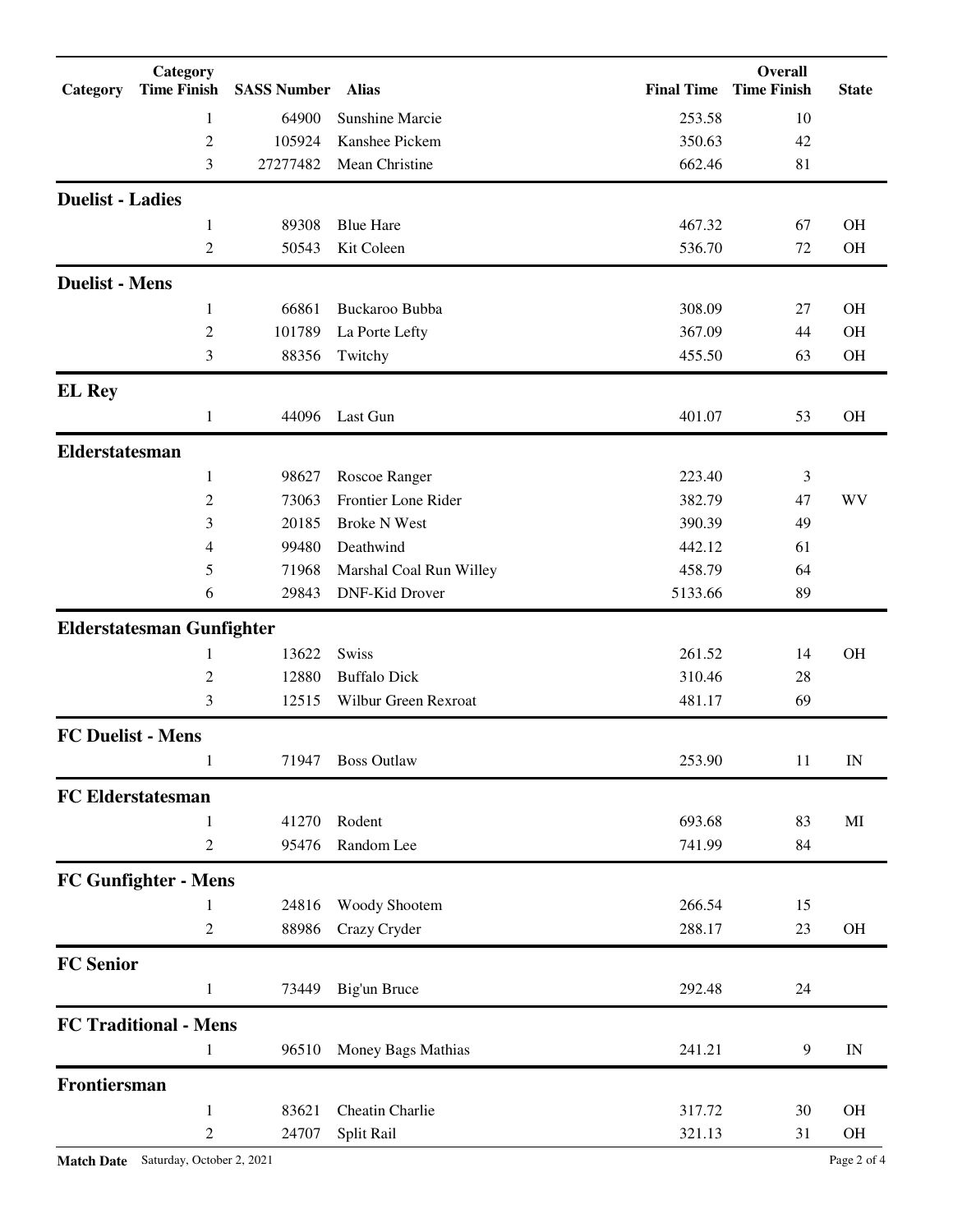| Category                 | Category<br><b>Time Finish</b> | <b>SASS Number Alias</b> |                       |         | Overall<br><b>Final Time Time Finish</b> | <b>State</b> |
|--------------------------|--------------------------------|--------------------------|-----------------------|---------|------------------------------------------|--------------|
|                          | 3                              | 31585                    | Slow Poke Smith       | 471.06  | 68                                       |              |
|                          | 4                              | 29047                    | Mike Fink             | 547.13  | 75                                       | MI           |
| <b>Gran Patron</b>       |                                |                          |                       |         |                                          |              |
|                          | 1                              | 27277494                 | Tug River Kid         | 393.98  | 51                                       |              |
|                          | 2                              | 28554                    | No Name               | 495.71  | 70                                       | OH           |
|                          | <b>Gunfighter - Ladies</b>     |                          |                       |         |                                          |              |
|                          | 1                              | 101763                   | Angie Oakley          | 400.45  | 52                                       | <b>OH</b>    |
| <b>Gunfighter - Mens</b> |                                |                          |                       |         |                                          |              |
|                          | 1                              | 27277387                 | The Cumberland Kid    | 193.17  | 1                                        |              |
|                          | $\boldsymbol{2}$               | 76982                    | John Barleycorn       | 268.30  | 16                                       |              |
|                          | 3                              | 88409                    | Hooligan Howes        | 273.44  | 18                                       | PA           |
| josie wales              |                                |                          |                       |         |                                          |              |
|                          | $\mathbf{1}$                   | 44051                    | Life-R                | 331.10  | 35                                       | OH           |
|                          | $\overline{2}$                 | 50329                    | Prairie Dawg          | 761.76  | 85                                       | OH           |
| <b>Lady Wrangler</b>     |                                |                          |                       |         |                                          |              |
|                          | 1                              | 98005                    | Sew Cantina           | 444.17  | 62                                       | OH           |
|                          | $\overline{2}$                 | 27277316                 | Kat McKay             | 551.79  | 76                                       |              |
| Outlaw                   |                                |                          |                       |         |                                          |              |
|                          | 1                              | 78668                    | Mean Gun Mark         | 427.61  | 56                                       |              |
|                          | 2                              | 34788                    | Hundred X Kid         | 538.68  | 73                                       |              |
| <b>Pale Rider</b>        |                                |                          |                       |         |                                          |              |
|                          | 1                              | 95385                    | Thunder Creek Kid     | 406.38  | 54                                       | <b>OH</b>    |
|                          | $\overline{c}$                 | 59234                    | <b>Ruger Ray</b>      | 406.79  | 55                                       | <b>OH</b>    |
|                          | 3                              |                          | 88082 Ole Rattlesnake | 561.92  | 77                                       | OH           |
|                          | <b>Pale Rider Gunfighter</b>   |                          |                       |         |                                          |              |
|                          | 1                              | 58853                    | Stone Creek Drifter   | 254.49  | 12                                       |              |
| <b>Senior - Ladies</b>   |                                |                          |                       |         |                                          |              |
|                          | $\mathbf{1}$                   | 27277500                 | Patsy Montana         | 315.03  | 29                                       |              |
|                          | 2                              | 90690                    | Bo Darlin'            | 326.90  | 33                                       |              |
| <b>Senior - Mens</b>     |                                |                          |                       |         |                                          |              |
|                          | $\mathbf{1}$                   | 90942                    | <b>Blastin' Brad</b>  | 296.12  | 25                                       | <b>OH</b>    |
|                          | $\sqrt{2}$                     | 79069                    | <b>Thaddeus Jones</b> | 361.73  | 43                                       | <b>OH</b>    |
|                          | 3                              | 100136                   | Flint N. Steele       | 437.38  | 58                                       | $\rm OH$     |
|                          | 4                              | 4368                     | DNF-Punch             | 5123.00 | 88                                       |              |
|                          | <b>Senior Duelist - Mens</b>   |                          |                       |         |                                          |              |
|                          | 1                              | 66847                    | Moosetracks           | 372.12  | 45                                       | <b>OH</b>    |
| <b>Senior Gunfighter</b> |                                |                          |                       |         |                                          |              |